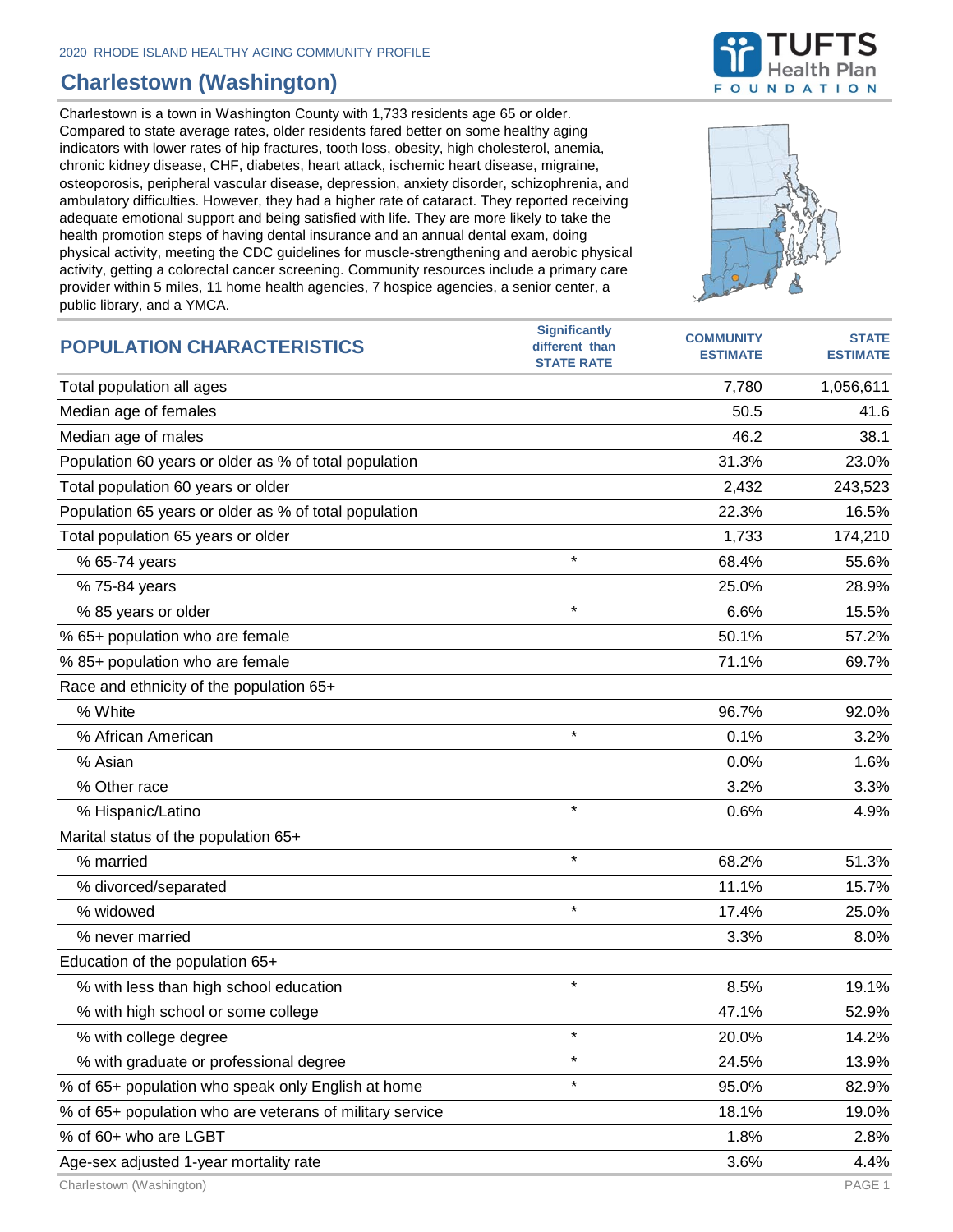| <b>HEALTHY AGING INDICATORS</b>                              | <b>BETTER / WORSE</b><br><b>STATE RATE</b> | <b>COMMUNITY</b><br><b>ESTIMATE</b> | <b>STATE</b><br><b>ESTIMATE</b> |
|--------------------------------------------------------------|--------------------------------------------|-------------------------------------|---------------------------------|
| <b>WELLNESS</b>                                              |                                            |                                     |                                 |
| % 60+ getting the recommended hours of sleep                 |                                            | 66.9%                               | 63.0%                           |
| % 60+ doing any physical activity within last month          | B                                          | 77.7%                               | 71.0%                           |
| % 60+ met CDC guidelines for muscle-strengthening activity   | В                                          | 32.3%                               | 25.0%                           |
| % 60+ met CDC guidelines for aerobic physical activity       | В                                          | 63.0%                               | 54.3%                           |
| % 60+ with fair or poor health status                        | B                                          | 14.6%                               | 19.5%                           |
| % 60+ with 15+ physically unhealthy days in last month       |                                            | 11.5%                               | 14.5%                           |
| <b>FALLS</b>                                                 |                                            |                                     |                                 |
| % 60+ who fell within last year                              |                                            | 27.2%                               | 26.3%                           |
| % 60+ who were injured in a fall within last year            |                                            | 9.6%                                | 10.3%                           |
| % 65+ had hip fracture                                       | B                                          | 2.3%                                | 3.4%                            |
| <b>PREVENTION</b>                                            |                                            |                                     |                                 |
| % 60+ with physical exam/check-up in last year               |                                            | 92.6%                               | 93.0%                           |
| % 60+ flu shot in last year                                  |                                            | 59.0%                               | 60.6%                           |
| % 60+ with pneumonia vaccine                                 |                                            | 66.0%                               | 67.7%                           |
| % 60+ with shingles vaccine                                  |                                            | 39.7%                               | 35.3%                           |
| % 60+ women with a mammogram within last 2 years             |                                            | 86.1%                               | 82.0%                           |
| % 60+ with colorectal cancer screening                       | B                                          | 84.7%                               | 77.8%                           |
| % 60+ with HIV test                                          |                                            | 12.5%                               | 15.8%                           |
| % 60+ met CDC preventive health screening goals              |                                            | 41.8%                               | 39.2%                           |
| <b>NUTRITION &amp; DIET</b>                                  |                                            |                                     |                                 |
| % 60+ with 5 or more servings of fruit or vegetables per day |                                            | 20.8%                               | 18.1%                           |
| % 65+ with poor supermarket access                           |                                            | 0.0%                                | 23.6%                           |
| % 60+ stressed about buying food in last month               |                                            | 10.2%                               | 13.2%                           |
| % 60+ self-reported obese                                    |                                            | 23.5%                               | 26.8%                           |
| % 65+ clinically diagnosed obesity                           | В                                          | 24.9%                               | 29.3%                           |
| % 65+ with high cholesterol                                  | B                                          | 75.5%                               | 79.1%                           |
| % 60+ with cholesterol screening                             |                                            | 97.2%                               | 96.9%                           |
| <b>ORAL HEALTH</b>                                           |                                            |                                     |                                 |
| % 60+ with dental insurance                                  | B                                          | 64.2%                               | 56.3%                           |
| % 60+ with annual dental exam                                | B                                          | 85.8%                               | 75.9%                           |
| # of dentists per 100,000 persons (all ages)                 |                                            | 141.5                               | 64.7                            |
| % 60+ with loss of 6 or more teeth                           | B                                          | 22.5%                               | 29.6%                           |
| <b>CHRONIC DISEASE</b>                                       |                                            |                                     |                                 |
| % 65+ with Alzheimer's disease or related dementias          |                                            | 11.0%                               | 13.1%                           |
| % 65+ with anemia                                            | B                                          | 45.6%                               | 50.0%                           |
| % 65+ with asthma                                            |                                            | 12.9%                               | 14.9%                           |
| % 65+ with atrial fibrillation                               |                                            | 14.2%                               | 15.0%                           |
| % 65+ with autism spectrum disorder                          |                                            | N/A                                 | 0.04%                           |
| % 65+ with benign prostatic hyperplasia (men)                |                                            | 44.4%                               | 42.2%                           |
| % 65+ with breast cancer (women)                             |                                            | 10.3%                               | 11.1%                           |
| % 65+ with cataract                                          | W                                          | 71.6%                               | 67.5%                           |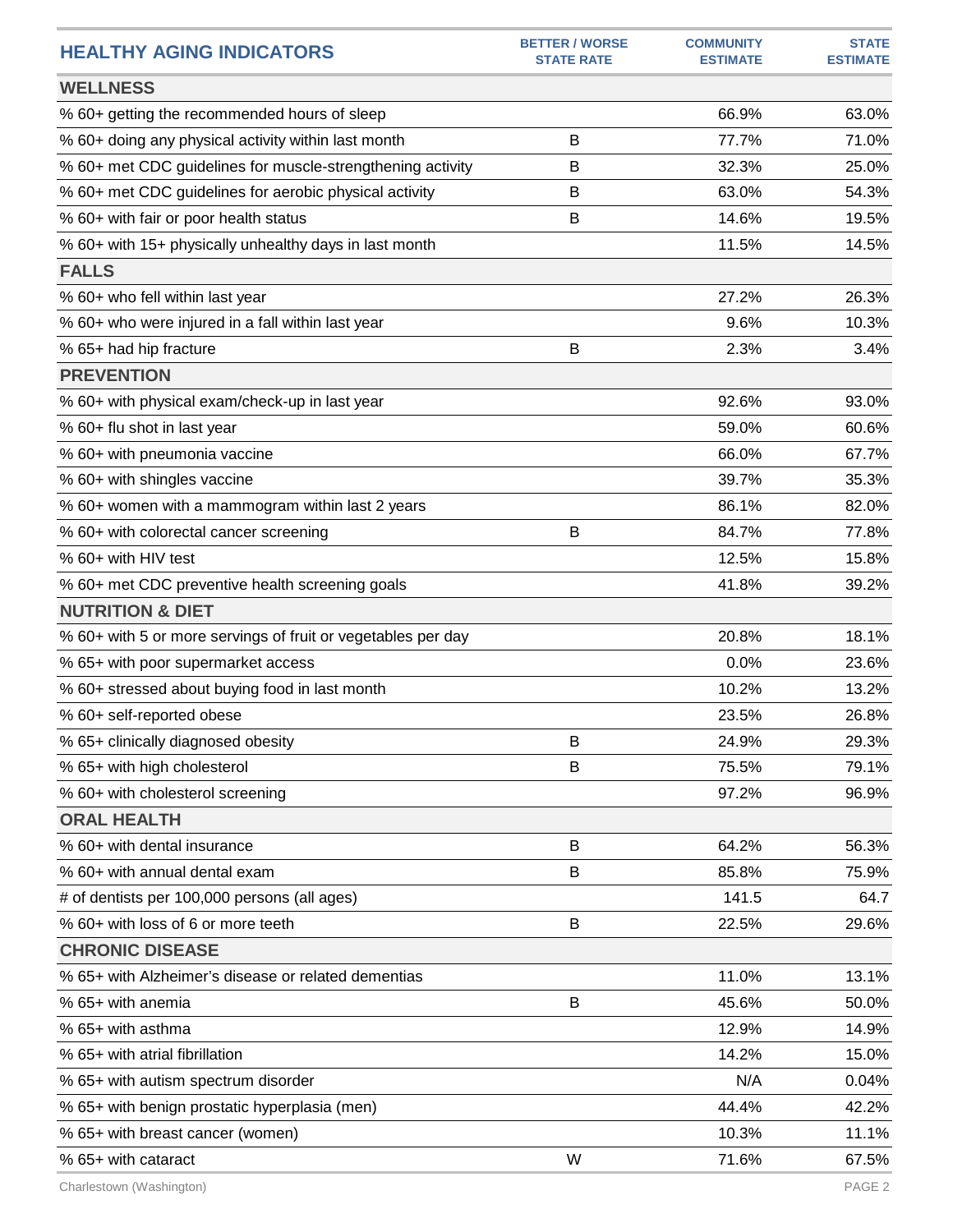| <b>HEALTHY AGING INDICATORS</b>                         | <b>BETTER / WORSE</b><br><b>STATE RATE</b> | <b>COMMUNITY</b><br><b>ESTIMATE</b> | <b>STATE</b><br><b>ESTIMATE</b> |
|---------------------------------------------------------|--------------------------------------------|-------------------------------------|---------------------------------|
| % 65+ with chronic kidney disease                       | B                                          | 23.8%                               | 30.7%                           |
| % 65+ with chronic obstructive pulmonary disease        |                                            | 22.3%                               | 22.9%                           |
| % 65+ with colon cancer                                 |                                            | 2.5%                                | 2.7%                            |
| % 65+ with congestive heart failure                     | B                                          | 15.4%                               | 21.6%                           |
| % 65+ with diabetes                                     | B                                          | 27.6%                               | 34.7%                           |
| % 65+ with endometrial cancer (women)                   |                                            | 3.5%                                | 1.9%                            |
| % 65+ with epilepsy                                     |                                            | 2.9%                                | 2.9%                            |
| % 65+ with fibromyalgia, chronic pain and fatigue       |                                            | 27.5%                               | 25.4%                           |
| % 65+ with glaucoma                                     |                                            | 27.5%                               | 27.0%                           |
| % 65+ ever had a heart attack                           | B                                          | 3.9%                                | 5.8%                            |
| % 65+ with HIV/AIDS                                     |                                            | 0.06%                               | 0.12%                           |
| % 65+ with hypertension                                 |                                            | 74.9%                               | 78.0%                           |
| % 65+ with hypothyroidism                               |                                            | 21.8%                               | 22.4%                           |
| % 65+ with ischemic heart disease                       | B                                          | 37.1%                               | 41.8%                           |
| % 65+ with leukemias and lymphomas                      |                                            | 2.8%                                | 2.7%                            |
| % 65+ with liver disease                                |                                            | 9.9%                                | 9.9%                            |
| % 65+ with lung cancer                                  |                                            | 2.2%                                | 2.1%                            |
| % 65+ with migraine and other chronic headache          | B                                          | 4.5%                                | 6.1%                            |
| % 65+ with osteoarthritis or rheumatoid arthritis       |                                            | 57.4%                               | 56.2%                           |
| % 65+ with osteoporosis                                 | B                                          | 16.9%                               | 19.6%                           |
| % 65+ with peripheral vascular disease                  | B                                          | 19.4%                               | 25.6%                           |
| % 65+ with pressure ulcer or chronic ulcer              |                                            | 7.7%                                | 8.1%                            |
| % 65+ with prostate cancer (men)                        |                                            | 14.9%                               | 13.4%                           |
| % 65+ with stroke                                       |                                            | 10.8%                               | 11.9%                           |
| % 65+ with traumatic brain injury                       |                                            | 0.7%                                | 1.0%                            |
| % 65+ with 4+ (out of 15) chronic conditions            | B                                          | 57.5%                               | 63.8%                           |
| % 65+ with 0 chronic conditions                         |                                            | 7.1%                                | 7.0%                            |
| <b>BEHAVIORAL HEALTH</b>                                |                                            |                                     |                                 |
| # opioid deaths (all ages)                              |                                            | 12                                  | 1,654                           |
| % 65+ with opioid use disorder                          |                                            | 1.5%                                | 1.9%                            |
| % 65+ with substance use disorder                       |                                            | 6.1%                                | 7.0%                            |
| % 60+ who used marijuana in last month                  |                                            | N/A                                 | 3.4%                            |
| % 60+ excessive drinking                                |                                            | 13.6%                               | 9.3%                            |
| % 65+ with tobacco use disorder                         |                                            | 8.7%                                | 10.8%                           |
| % 60+ current smokers                                   |                                            | 5.7%                                | 8.7%                            |
| % 60+ ever used E-Cigarettes in last month              |                                            | 3.7%                                | 5.8%                            |
| <b>MENTAL HEALTH</b>                                    |                                            |                                     |                                 |
| % 60+ who reported receiving adequate emotional support | B                                          | 86.0%                               | 79.7%                           |
| % 60+ who reported being satisfied with life            | B                                          | 97.3%                               | 95.3%                           |
| % 60+ with 15+ days poor mental health in last month    | B                                          | 4.3%                                | 7.4%                            |
| % 65+ with depression                                   | B                                          | 27.5%                               | 32.9%                           |
| % 65+ with anxiety disorder                             | B                                          | 22.4%                               | 29.8%                           |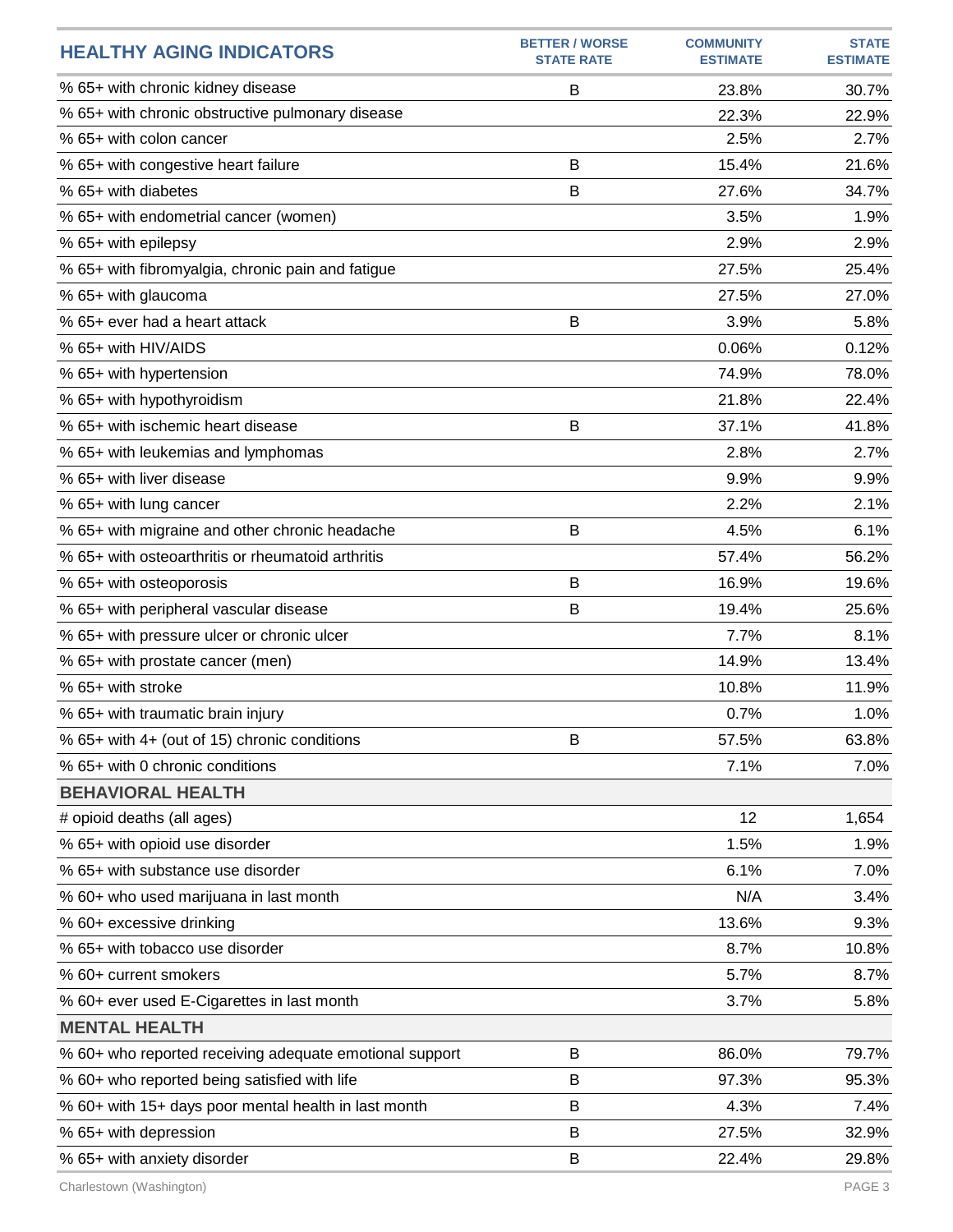| <b>HEALTHY AGING INDICATORS</b>                                  | <b>BETTER / WORSE</b><br><b>STATE RATE</b> | <b>COMMUNITY</b><br><b>ESTIMATE</b> | <b>STATE</b><br><b>ESTIMATE</b> |
|------------------------------------------------------------------|--------------------------------------------|-------------------------------------|---------------------------------|
| % 65+ with bipolar disorder                                      |                                            | 3.4%                                | 4.1%                            |
| % 65+ with post-traumatic stress disorder                        |                                            | 1.2%                                | 1.7%                            |
| % 65+ with schizophrenia & other psychotic disorder              | B                                          | 2.3%                                | 3.8%                            |
| % 65+ with personality disorder                                  |                                            | 1.9%                                | 2.8%                            |
| <b>LIVING WITH DISABILITY</b>                                    |                                            |                                     |                                 |
| % 65+ with self-reported hearing difficulty                      |                                            | 15.1%                               | 13.9%                           |
| % 65+ with clinical diagnosis of deafness or hearing impairment  |                                            | 16.5%                               | 16.4%                           |
| % 65+ with self-reported vision difficulty                       |                                            | 5.4%                                | 5.5%                            |
| % 65+ with clinical diagnosis of blindness or visual impairment  |                                            | 0.8%                                | 1.1%                            |
| % 65+ with self-reported cognition difficulty                    |                                            | 6.8%                                | 8.2%                            |
| % 65+ with self-reported ambulatory difficulty                   | B                                          | 10.5%                               | 21.0%                           |
| % 65+ with clinical diagnosis of mobility impairment             |                                            | 3.2%                                | 3.8%                            |
| % 65+ with self-reported self-care difficulty                    |                                            | 4.5%                                | 8.0%                            |
| % 65+ with self-reported independent living difficulty           | B                                          | 8.0%                                | 14.3%                           |
| <b>CAREGIVING</b>                                                |                                            |                                     |                                 |
| # of Alzheimer's disease specific support groups                 |                                            | 0                                   | 16                              |
| # of Memory Cafes                                                |                                            | 0                                   | 10                              |
| % of 60+ who provide care to a family/friend in last month       |                                            | 20.5%                               | 22.5%                           |
| % of grandparents raising grandchildren                          | $\star$                                    | 0.3%                                | 1.0%                            |
| % of grandparents who live with grandchildren                    | $\star$                                    | 1.3%                                | 3.2%                            |
| <b>ACCESS TO CARE</b>                                            |                                            |                                     |                                 |
| % 65+ dually eligible for Medicare and Medicaid                  | $\star$                                    | 4.0%                                | 13.8%                           |
| % 65+ Medicare managed care enrollees                            | $\star$                                    | 33.9%                               | 43.8%                           |
| % 60+ with a regular doctor                                      |                                            | 97.2%                               | 96.7%                           |
| % 60+ who did not see a doctor when needed due to cost           |                                            | 4.1%                                | 5.4%                            |
| # of primary care providers within 5 miles                       |                                            | 1                                   | 1,605                           |
| # of hospitals within 5 miles                                    |                                            | 0                                   | 13                              |
| # of home health agencies                                        |                                            | 11                                  | 23                              |
| # of nursing homes within 5 miles                                |                                            | $\mathbf 0$                         | 80                              |
| # of community health centers                                    |                                            | 0                                   | 43                              |
| # of adult day health centers                                    |                                            | 0                                   | 31                              |
| # of hospice agencies                                            |                                            | $\overline{7}$                      | 18                              |
| <b>SERVICE UTILIZATION</b>                                       |                                            |                                     |                                 |
| # physician visits per year                                      |                                            | 8.6                                 | 8.4                             |
| # emergency room visits/1000 persons 65+ years annually          | $\star$                                    | 496.9                               | 620.6                           |
| # Part D monthly prescription fills per person annually          | $\star$                                    | 47.4                                | 52.2                            |
| # home health visits annually                                    |                                            | 2.8                                 | 3.5                             |
| # durable medical equipment claims annually                      |                                            | 1.6                                 | 1.7                             |
| # inpatient hospital stays/1000 persons 65+ years annually       | $\star$                                    | 215.9                               | 286.5                           |
| % Medicare inpatient hospital readmissions (as % of admissions)  |                                            | 14.3%                               | 17.4%                           |
| # skilled nursing facility stays/1000 persons 65+ years annually | $\star$                                    | 69.7                                | 98.8                            |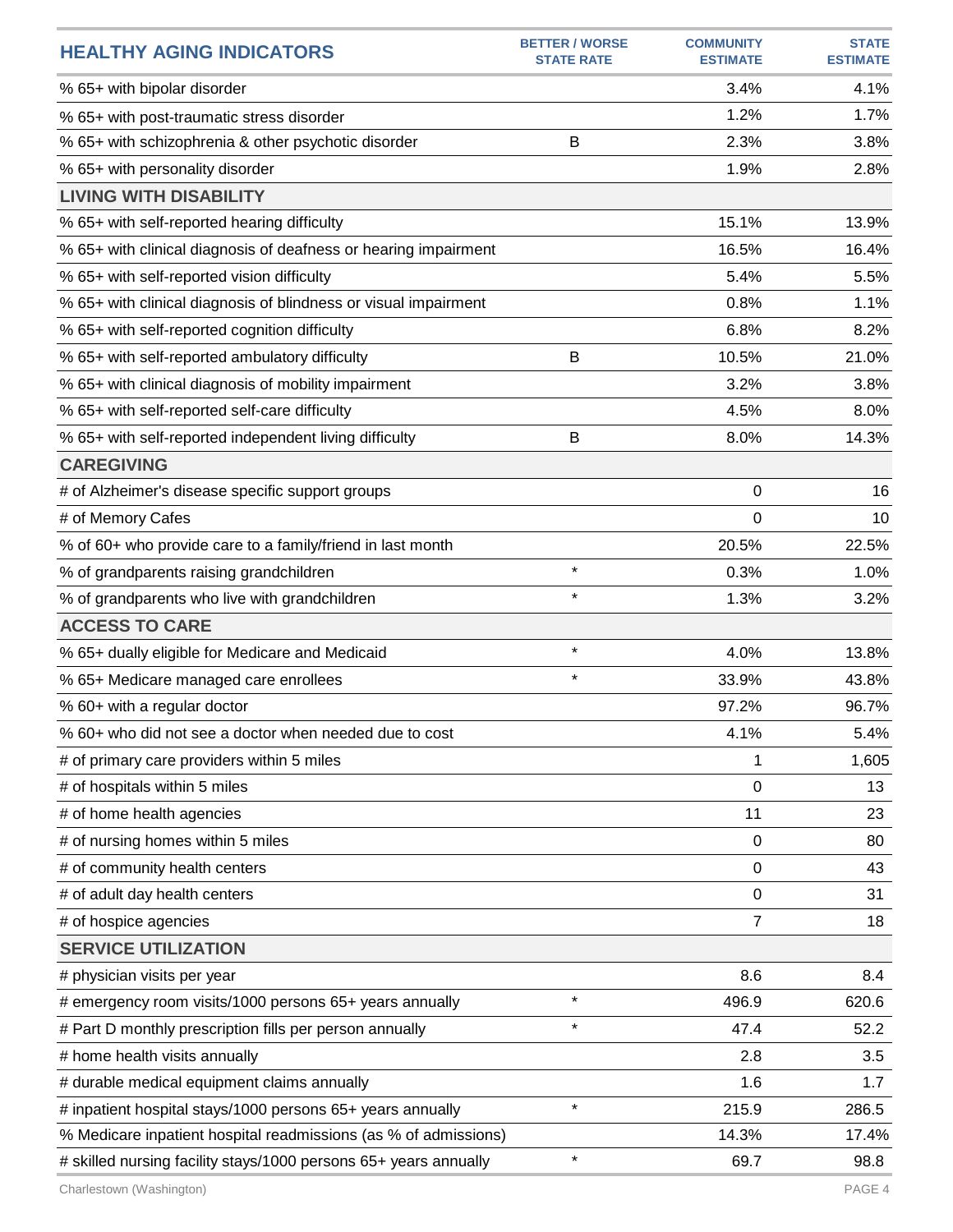| <b>HEALTHY AGING INDICATORS</b>                               | <b>BETTER / WORSE</b><br><b>STATE RATE</b> | <b>COMMUNITY</b><br><b>ESTIMATE</b> | <b>STATE</b><br><b>ESTIMATE</b> |
|---------------------------------------------------------------|--------------------------------------------|-------------------------------------|---------------------------------|
| # skilled nursing home Medicare beds/1000 persons 65+ years   |                                            | 0.0                                 | 47.1                            |
| % 65+ getting Medicaid long term services and supports        | $\star$                                    | 1.4%                                | 4.2%                            |
| % 65+ hospice users                                           |                                            | 3.0%                                | 3.5%                            |
| % 65+ hospice users as % of decedents                         |                                            | 63.4%                               | 53.0%                           |
| Median hospice days per hospice user (65+, deceased)          |                                            | 17.5                                | 11.0                            |
| Median hospice payment (Medicare + other) per hospice user    |                                            | \$4,288.40                          | \$3,870.97                      |
| <b>COMMUNITY</b>                                              |                                            |                                     |                                 |
| Air pollution: annual # of unhealthy days for 65+ (county)    |                                            | 5                                   | N/A                             |
| Age-friendly efforts in community                             |                                            | Not yet                             | Yes                             |
| # of senior centers                                           |                                            | 1                                   | 32                              |
| # of universities and community colleges                      |                                            | 0                                   | 19                              |
| # of public libraries                                         |                                            | 1                                   | 71                              |
| # of YMCAs                                                    |                                            | 1                                   | 15                              |
| % in county with access to broadband (all ages)               |                                            | 97.7%                               | 98.1%                           |
| % 60+ who used Internet in last month                         | $\star$                                    | 84.7%                               | 71.6%                           |
| Voter participation rate in 2016 election (age 18+)           |                                            | 69.9%                               | 55.0%                           |
| % 60+ who believe local service orgs understand needs         | $\star$                                    | 56.2%                               | 44.1%                           |
| % 60+ who believe he/she can make a difference                | $\star$                                    | 63.3%                               | 52.2%                           |
| % 60+ who believe working together can make a difference      |                                            | 84.5%                               | 81.0%                           |
| % 60+ who volunteer at least once per month                   | $\star$                                    | 29.3%                               | 22.9%                           |
| % 60+ who attend community events (church, club) monthly      | $\star$                                    | 56.7%                               | 44.4%                           |
| <b>SAFETY &amp; CRIME</b>                                     |                                            |                                     |                                 |
| Violent crime rate /100,000 persons                           |                                            | 102.7                               | 220.3                           |
| Homicide rate /100,000 persons (county)                       |                                            | N/A                                 | $\overline{2}$                  |
| # firearm fatalities (all ages) (county)                      |                                            | 104                                 | 895                             |
| Property crime rate /100,000 persons                          |                                            | 706.3                               | 1,678.4                         |
| # 65+ deaths by suicide (county)                              |                                            | N/A                                 | 57                              |
| <b>TRANSPORTATION</b>                                         |                                            |                                     |                                 |
| % 65+ who own a motor vehicle                                 | $\star$                                    | 93.1%                               | 85.0%                           |
| % 60+ who always drive or ride wearing a seatbelt             |                                            | 91.1%                               | 91.9%                           |
| % 60+ who drove under the influence of drinking in last month |                                            | N/A                                 | 2.0%                            |
| # of fatal crashes involving adult age 60+/town               |                                            | 0                                   | 82                              |
| # of fatal crashes involving adult age 60+/county             |                                            | 7                                   | 82                              |
| <b>HOUSING</b>                                                |                                            |                                     |                                 |
| % 65+ population who live alone                               | $\star$                                    | 22.8%                               | 31.4%                           |
| Average household size (all ages)                             |                                            | 2.4                                 | 2.5                             |
| Median house value                                            |                                            | \$309,800.00                        | \$249,800.00                    |
| % 60+ own home                                                | $\star$                                    | 95.7%                               | 70.3%                           |
| % 60+ homeowners who have mortgage                            |                                            | 43.1%                               | 48.7%                           |
| % 60+ stressed about paying rent/mortgage in last month       |                                            | 18.3%                               | 22.1%                           |